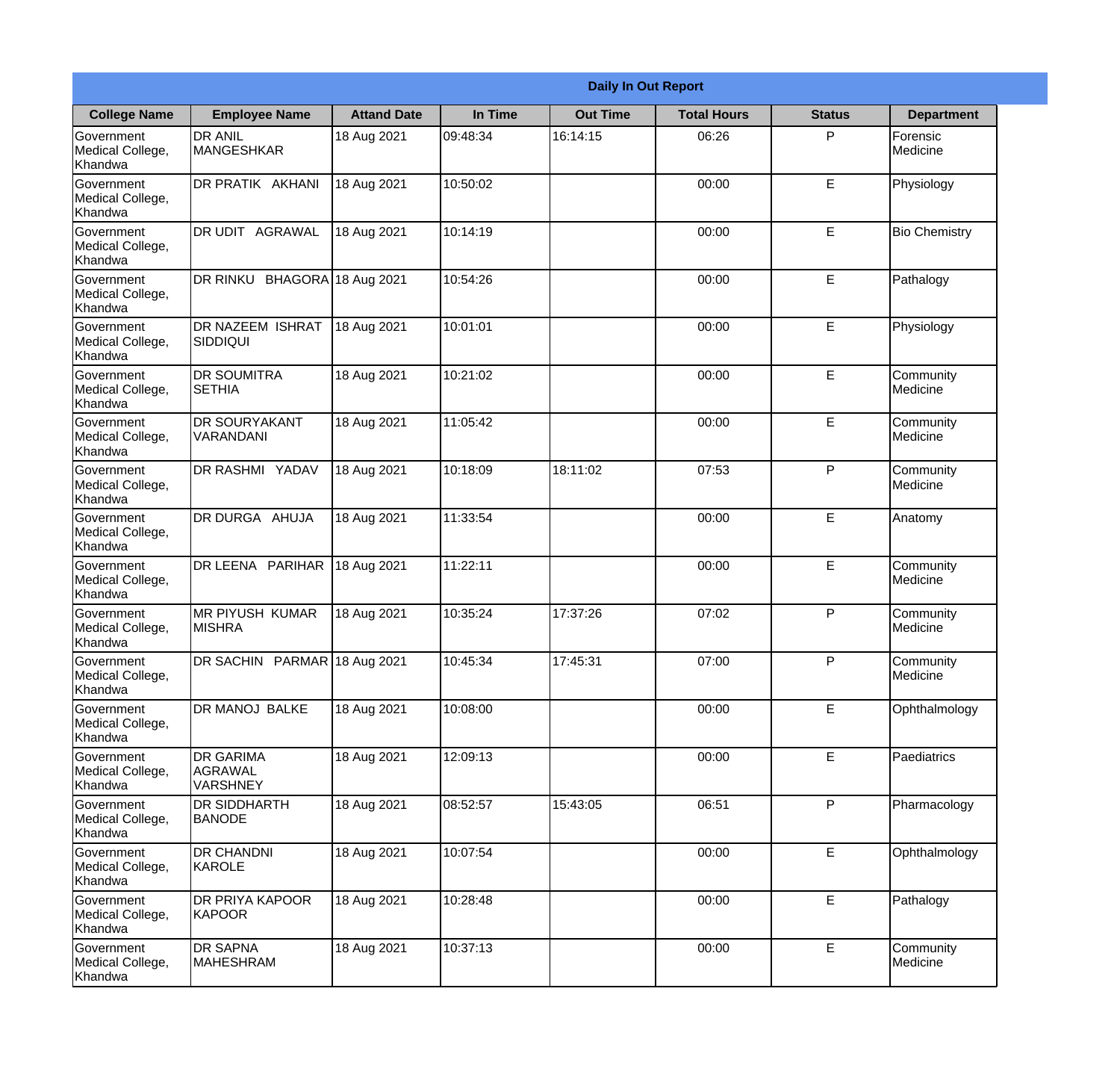| <b>Designation</b>                  | <b>Category</b> |
|-------------------------------------|-----------------|
| Assistant Professor   Para Clinical |                 |
| Assistant Professor   Non Clinical  |                 |
| Associate Professor Non Clinical    |                 |
| <b>Assistant Professor</b>          | Para Clinical   |
| Professor                           | Non Clinical    |
| Assistant Professor   Para Clinical |                 |
| Demonstrator/Tutor   Para Clinical  |                 |
| Assistant Professor   Para Clinical |                 |
| Demonstrator/Tutor   Non Clinical   |                 |
| <b>Assistant Professor</b>          | Para Clinical   |
| Statistician                        | Para Clinical   |
| Assistant Professor   Para Clinical |                 |
| Assistant Professor   Clinical      |                 |
| Associate Professor Clinical        |                 |
| Associate Professor   Para Clinical |                 |
| <b>Assistant Professor</b>          | <b>Clinical</b> |
| Demonstrator/Tutor   Para Clinical  |                 |
| Associate Professor Para Clinical   |                 |

## **Daily In Out Report**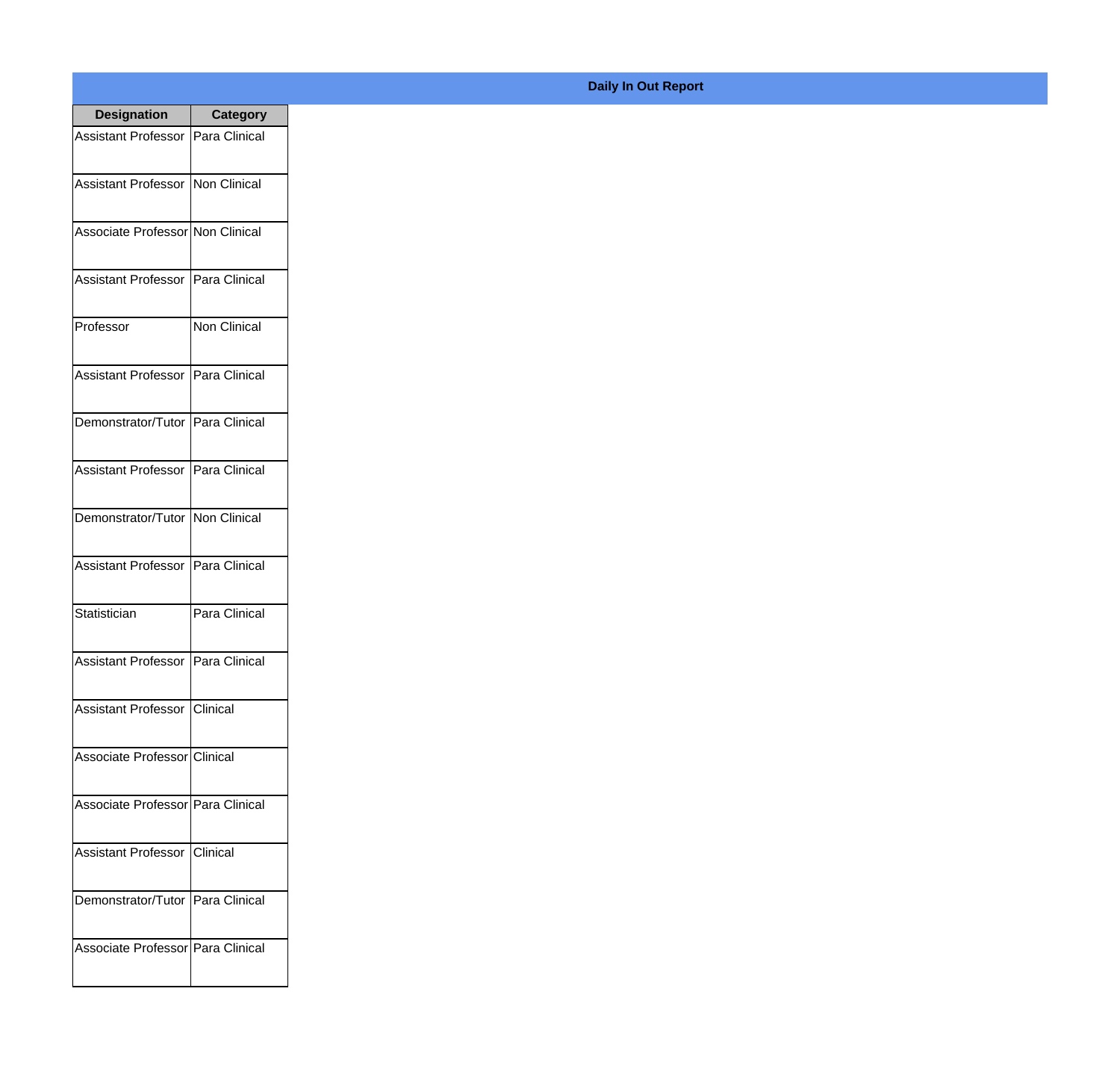|                                           | <b>Daily In Out Report</b>                        |             |          |          |       |   |                             |  |
|-------------------------------------------|---------------------------------------------------|-------------|----------|----------|-------|---|-----------------------------|--|
| Government<br>Medical College,<br>Khandwa | <b>DR NISHA</b><br><b>KAITHWAS</b>                | 18 Aug 2021 | 10:24:21 | 14:52:50 | 04:28 | P | Psychiatry                  |  |
| Government<br>Medical College,<br>Khandwa | <b>DR RAJU</b>                                    | 18 Aug 2021 | 10:51:34 |          | 00:00 | E | Forensic<br>Medicine        |  |
| Government<br>Medical College,<br>Khandwa | <b>DR SITARAM</b><br><b>SOLANKI</b>               | 18 Aug 2021 | 10:51:45 | 17:43:07 | 06:52 | P | Forensic<br>Medicine        |  |
| Government<br>Medical College,<br>Khandwa | <b>DR RANJEET</b><br><b>BADOLE</b>                | 18 Aug 2021 | 10:50:44 | 16:19:21 | 05:29 | P | <b>General Medicine</b>     |  |
| Government<br>Medical College,<br>Khandwa | <b>DR ASHOK</b><br><b>BHAUSAHEB NAJAN</b>         | 18 Aug 2021 | 10:39:17 | 16:14:08 | 05:35 | P | Forensic<br>Medicine        |  |
| Government<br>Medical College,<br>Khandwa | <b>DR NITESHKUMAR</b><br>KISHORILAL<br>RATHORE    | 18 Aug 2021 | 10:20:43 | 16:52:07 | 06:32 | P | Pharmacology                |  |
| Government<br>Medical College,<br>Khandwa | <b>DR PRIYESH</b><br><b>MARSKOLE</b>              | 18 Aug 2021 | 11:35:24 |          | 00:00 | E | Community<br>Medicine       |  |
| Government<br>Medical College,<br>Khandwa | DR SANGEETA<br><b>CHINCHOLE</b>                   | 18 Aug 2021 | 10:51:55 |          | 00:00 | E | Physiology                  |  |
| Government<br>Medical College,<br>Khandwa | DR NISHA MANDLOI<br><b>PANWAR</b>                 | 18 Aug 2021 | 09:52:46 | 16:43:45 | 06:51 | P | Obstetrics &<br>Gynaecology |  |
| Government<br>Medical College,<br>Khandwa | <b>DR SATISH</b><br><b>CHANDEL</b>                | 18 Aug 2021 | 12:00:31 |          | 00:00 | E | Pharmacology                |  |
| Government<br>Medical College,<br>Khandwa | <b>DR MUKTESHWARI</b><br><b>GUPTA</b>             | 18 Aug 2021 | 11:41:43 | 15:59:43 | 04:18 | P | Pharmacology                |  |
| Government<br>Medical College,<br>Khandwa | DR PURTI AGARWAL<br>SAINI                         | 18 Aug 2021 | 10:44:39 |          | 00:00 | E | Pathalogy                   |  |
| Government<br>Medical College,<br>Khandwa | DR YASHPAL RAY                                    | 18 Aug 2021 | 10:34:29 |          | 00:00 | E | Anatomy                     |  |
| Government<br>Medical College,<br>Khandwa | <b>KUMAR</b><br><b>DR VISHAL</b><br><b>THAKRE</b> | 18 Aug 2021 | 16:42:23 |          | 00:00 | E | Physiology                  |  |